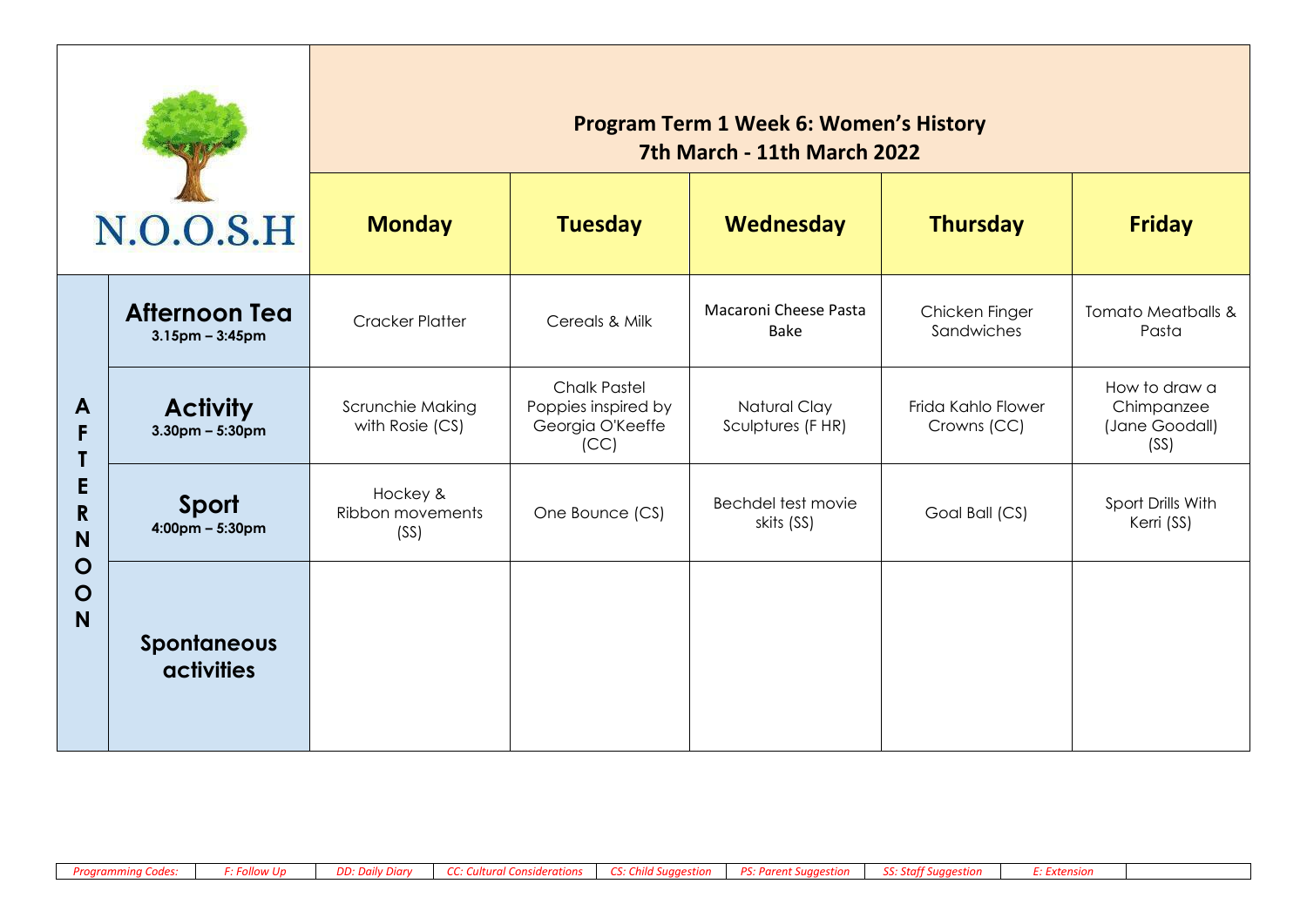| <b>Monday PM</b> | <b>Tuesday PM</b> | <b>Wednesday PM</b> | <b>Thursday PM</b> | <b>Friday PM</b>                                                                                                                                              |
|------------------|-------------------|---------------------|--------------------|---------------------------------------------------------------------------------------------------------------------------------------------------------------|
|                  |                   |                     |                    | Learn to Draw a Chimpanzee<br>3.<br>$\alpha$ $\alpha$<br>o a<br>Yify Village co.<br>(၁) (၁)<br>Learn to Draw with www.httwity/hingercruik - Keeping Kate Bang |
|                  |                   |                     |                    | 1211 afa tu M<br>sportlane                                                                                                                                    |

**MONDAY**

**PM:** 

**TUESDAY:**

**PM:<https://www.projectswithkids.com/chalk-pastel-poppies-georgia-okeeffe/>**

## **WEDNESDAY:**